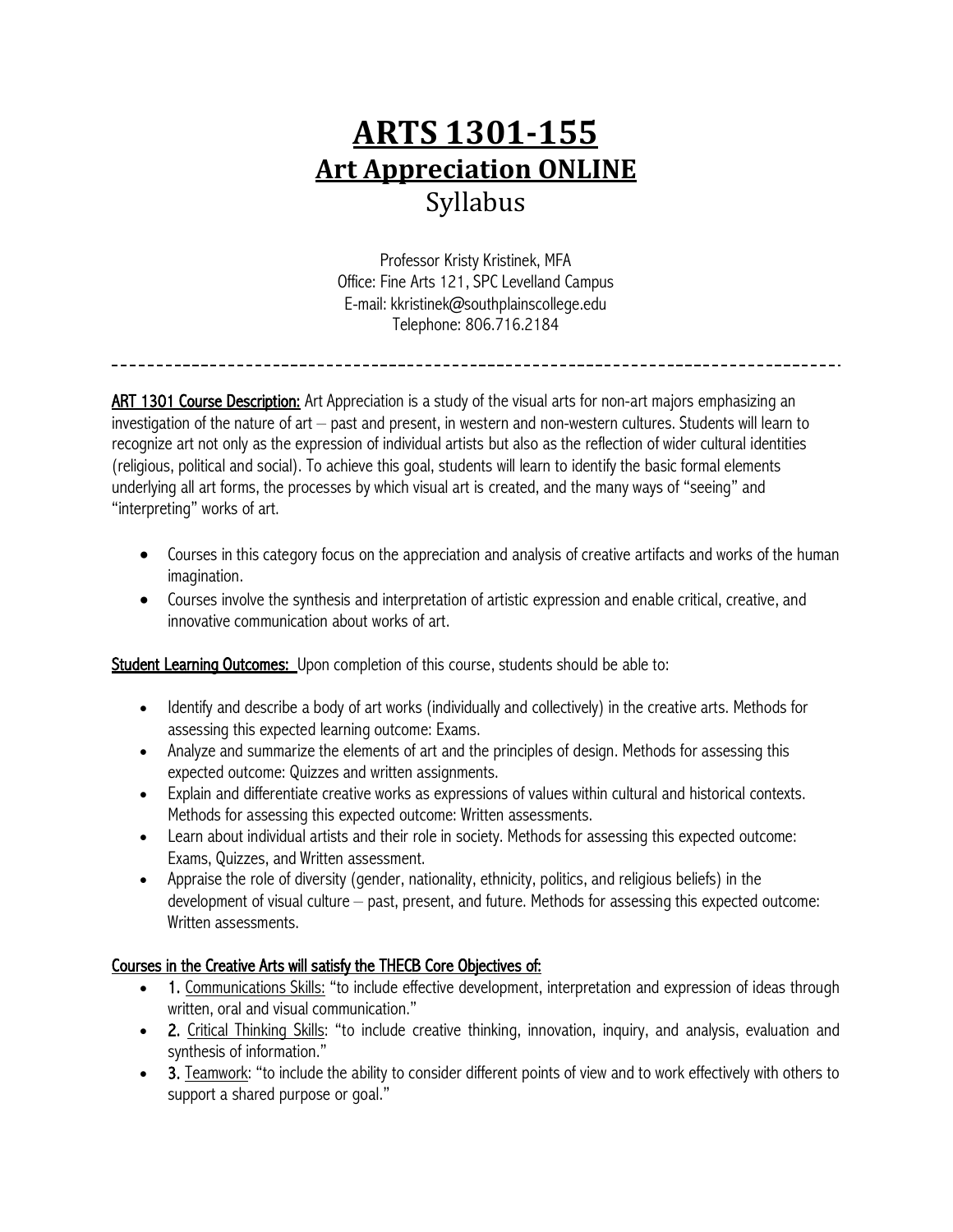• 4. Social Responsibility: "to include intercultural competence, knowledge of civic responsibility, and the ability to engage effectively in regional, national, and global communities

## All correspondence must be through SPC EMAIL

• Please contact me via SPC email if you need ANYTHING! I am here to help! If Revel is down, or you cannot submit your assignment please let me know BEFORE it is DUE and I will help you get your work submitted in a timely manner.

## Course Textbook:

Gateways to Art, Understanding The Visual Arts, 2<sup>nd</sup> Edition, Debra DeWitte, Ralph Larmann, & Kathryn Shields. Textbook is recommended but not required.

DO YOUR OWN WORK!  $\odot$ 

## INTERNET COURSE REQUIREMENTS:

- 1. Internet access and email are required.
- 2. Initial correspondence with the instructor is the student's responsibility, by the first week of class, via email to the instructor's SPC email.
- 3. It is the student's responsibility to make sure they have the necessary computer resources and skills to take the online course. There are computer labs available to use at Levelland Technology Center, SPC Building 8 (Reese Center) room 827, and Byron Martin Advanced Technology Center, Lubbock and Plainview Center.
- 4. The computer you use must be able to connect to the Internet and allow you to browse the World Wide Web.

# STUDENT REQUIRED SKILLS

- 1. Typing skills
- 2. Word processing skills
- 3. Know basic functionality of a computer and how to do basic troubleshooting
- 4. Know how to connect to the Internet
- 5. Know basics of how the Internet works and how to search and conduct research using the Internet
- 6. Know how to compose, reply, and forward email messages
- 7. Know how to attach and open documents in an email message

Late Assignments: Not Accepted (except in the case of extreme illness or emergency.) Proper documentation must be provided.

#### GRADING SCALE:

The grades will be scaled as follows:

- 90-100 "A" is Superior work
- 80-89 "B" is Above average work
- 70-79 "C" is Average work
- 60-69 "D" is Below average
- 00-59 "F" is Failure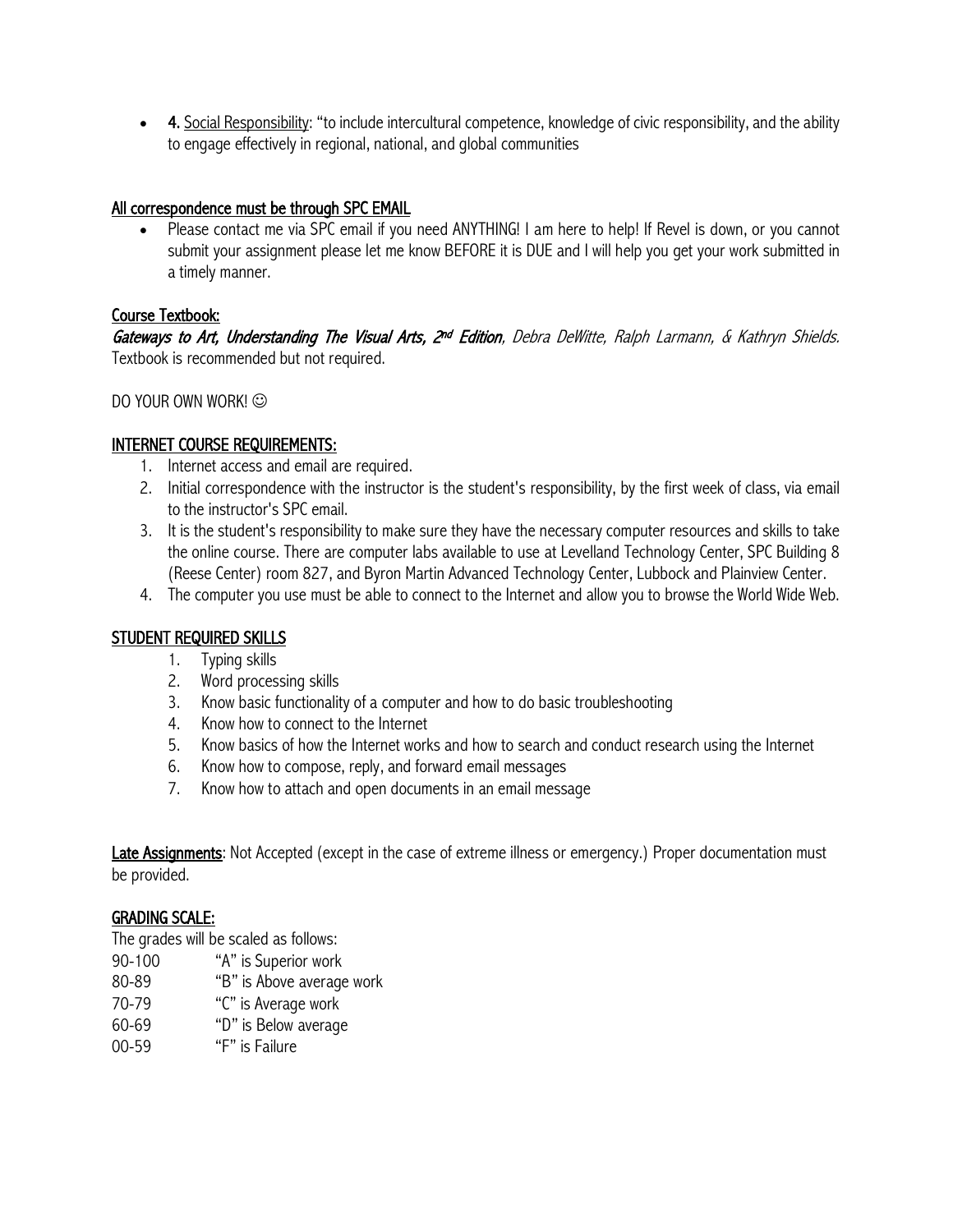# CAMPUS POLICIES

Diversity Statement: In this class, the instructor will establish and support an environment that values and nurtures individual and group differences and encourages engagement and interaction. Understanding and respecting multiple experiences and perspective will serve to challenge and stimulate all of us to learn about others, about the world, and about ourselves. By promoting diversity and intellectual exchange, we will not only mirror society as it is, but also model society as it should and can be.

Americans with Disabilities Act (OP 34.22): Students with disabilities, including but not limited to physical, psychiatric, or learning disabilities, who wish to request accommodations in this class should notify the Disability Services Office early in the semester so that the appropriate arrangements may be made. In accordance with federal law, a student requesting accommodations must provide acceptable documentation of his/her disability to the Disability Services Office. For more information, call or visit the Disability Services Office at Levelland Student Health & Wellness Center 806-716-2577, Reese Center (also covers ATC) Building 8: 806-716-4675, Plainview Center Main Office: 806-716-4302 or 806-296-9611, or the Health and Wellness main number at 806-716-2529.

Academic Honesty (OP 34.12): It is the aim of the faculty of South Plains College to foster a spirit of complete honesty and high standards of integrity. The attempt of students to present as their own any work not honestly performed is regarded by the faculty and administration as a most serious offense and renders the offenders liable to serious consequences, possibly suspension. "Scholastic dishonesty" includes, but is not limited to, cheating, plagiarism, collusion, falsifying academic records, misrepresenting facts, and any act designed to give unfair academic advantage to the student such as, but not limited to, submission of essentially the same written assignment for two courses without the prior permission of the instructor) or the attempt to commit such an act.

Grievance and Conflict Resolution: The Office of the Vice President of Student Affairs is available to assist students with any conflict or problem that has to do with being a student at South Plains College. A suggested protocol usually includes talking with the professor first, then visiting with the department chair, and finally approaching the Student Affairs Office. If you feel uncomfortable with the first two steps, you may approach the Student Affairs Office immediately.

WARNING – Cheating or plagiarism will result in the student receiving a 0 on the assignment for the first offense, second offence you will be dropped from the class.

Campus Concealed Carry - Texas Senate Bill - 11 (Government Code 411.2031, et al.) authorizes the carrying of a concealed handgun in South Plains College buildings only by persons who have been issued and are in possession of a Texas License to Carry a Handgun. Qualified law enforcement officers or those who are otherwise authorized to carry a concealed handgun in the State of Texas are also permitted to do so. Pursuant to Penal Code (PC) 46.035 and South Plains College policy, license holders may not carry a concealed handgun in restricted locations. For a list of locations, please refer to the SPC policy at:

(http://www.southplainscollege.edu/human\_resources/policy\_procedure/hhc.php)

Pursuant to PC 46.035, the open carrying of handguns is prohibited on all South Plains College campuses. Report violations to the College Police Department at 806-716-2396 or 9-1-1.